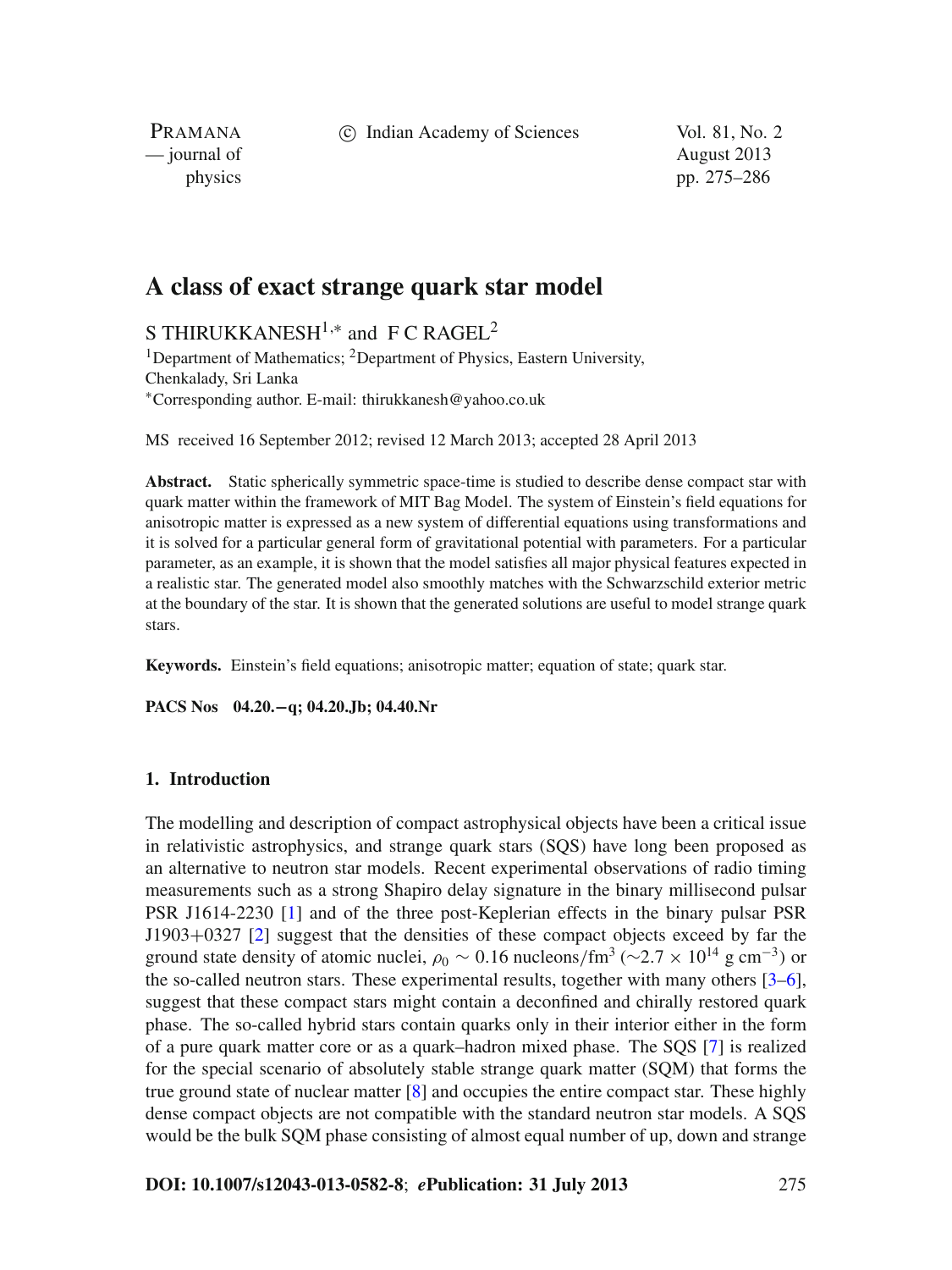quarks, plus a small number of electrons to ensure charge neutrality. SQM would have a lower charge-to-baryon ratio compared to the nuclear matter and can show itself in the form of an SQS [\[8\]](#page-11-3). As SQM is more stable and bound at finite density, one expects configurations of quark stars with macroscopic properties quite different from neutron stars  $[9-11]$  $[9-11]$ . Strange stars are expected to form during the collapse of the core of a massive star after the supernova explosion. Neutron stars with  $1.5-1.8M_{\odot}$  masses having rapid spins are theoretically the best candidates for conversion to an SQS.

The SQS, founded from quark matter theory consists of too many unsolved puzzles which are usually involved in the physics of these high-density relativistic objects and hence prohibits considering all physical and astrophysical properties simultaneously. Therefore, most of the SQS studies have been performed within the framework of quark matter MIT Bag Models  $[9,11–16]$  $[9,11–16]$  $[9,11–16]$  $[9,11–16]$ . In the quark bag model  $[17]$  $[17]$ , it is assumed that breaking of physical vacuum takes place inside hadrons. As a result, vacuum energy densities inside and outside a hardron becomes essentially different and the vacuum pressure on the bag wall equilibrates the quark pressure thus stabilizing the system. In the simplified version of the bag model, assuming quarks are massless and non-interacting, we have quark pressure  $p_q = \frac{1}{3}\rho_q$ , the total energy density  $\rho = \rho_q + B$  and the total pressure  $p = p_q - B$ , where  $\rho_q$  is the quark energy density. Thus, one gets the equation of state (EOS) for SQM as  $p = \frac{1}{3}(\rho - 4B)$  [\[18](#page-11-8)], where *B* is known as the bag constant, which is the universal pressure on the surface of any region containing quarks. The stability of the SQS is due to the long-range effects of confinement of quarks, represented by the bag constant *B* [\[9](#page-11-4)[,17](#page-11-7)]. The EOS formulated by Dey *et al* [\[6\]](#page-11-1) can also be approximated to a linear form [\[19](#page-11-9)] that describes the quark interaction in a SQS by an interquark vector potential originating from gluon exchange and a density-dependent scalar potential which restores chiral symmetry at high density. Therefore, linearity in EOS seems to be a feature in the composition of compact objects such as SQS. Nevertheless, there have been a few works reported with non-linear EOS like by Varela *et al* [\[20\]](#page-11-10), Feroze and Siddiqui [\[21\]](#page-11-11) and Maharaj and Mafa Takisa [\[22\]](#page-11-12) on anisotropic matter in the presence of electromagnetic field. Recent work of Maharaj and Takisa provides a new class of physically reasonable exact solutions to the Einstein–Maxwell system of equations in the static spherical symmetry, utilizing a quadratic equation of state relating the radial pressure to the energy density.

However, as densities within SQS are normally beyond nuclear matter density, one expects anisotropy to play a crucial role in the modelling of ultracompact stars such as SQS. Early work of Ruderman showed that nuclear matter may become anisotropic in the high-density region of order 1015g cm<sup>−</sup>3, where nuclear interactions need to be treated relativistically [\[23\]](#page-11-13). Since the pioneering work of Bowers and Liang [\[24\]](#page-11-14), there has been extensive literature devoted to the study of anisotropic, spherically symmetric, static relativistic matter distributions in which radial pressure  $(p<sub>r</sub>)$  is not equal to tangential pressure ( $p_t$ ). The difference  $\Delta = p_t - p_r$  is crucial for calculating surface tension of a compact star. The anisotropy will be directed outward (repulsive) when  $p_t > p_r$  (i.e.,  $\Delta > 0$ ) and inwards when  $p_t < p_t$  (i.e.,  $\Delta < 0$ ). Chan *et al* [\[25](#page-11-15)] studied in detail the role played by the local pressure anisotropy in the onset of instabilities and showed that small anisotropies might in principle drastically change the stability of the system. Various factors may contribute to pressure anisotropy [\[26](#page-11-16)] such as exotic phase transitions during gravitational collapse [\[27](#page-11-17)[,28](#page-11-18)], the existence of a solid core or the presence of a type-3A superfluid [\[29\]](#page-11-19), strong electromagnetic fields [\[30](#page-11-20)[–32\]](#page-11-21), viscosity [\[33](#page-11-22)] as well as the slow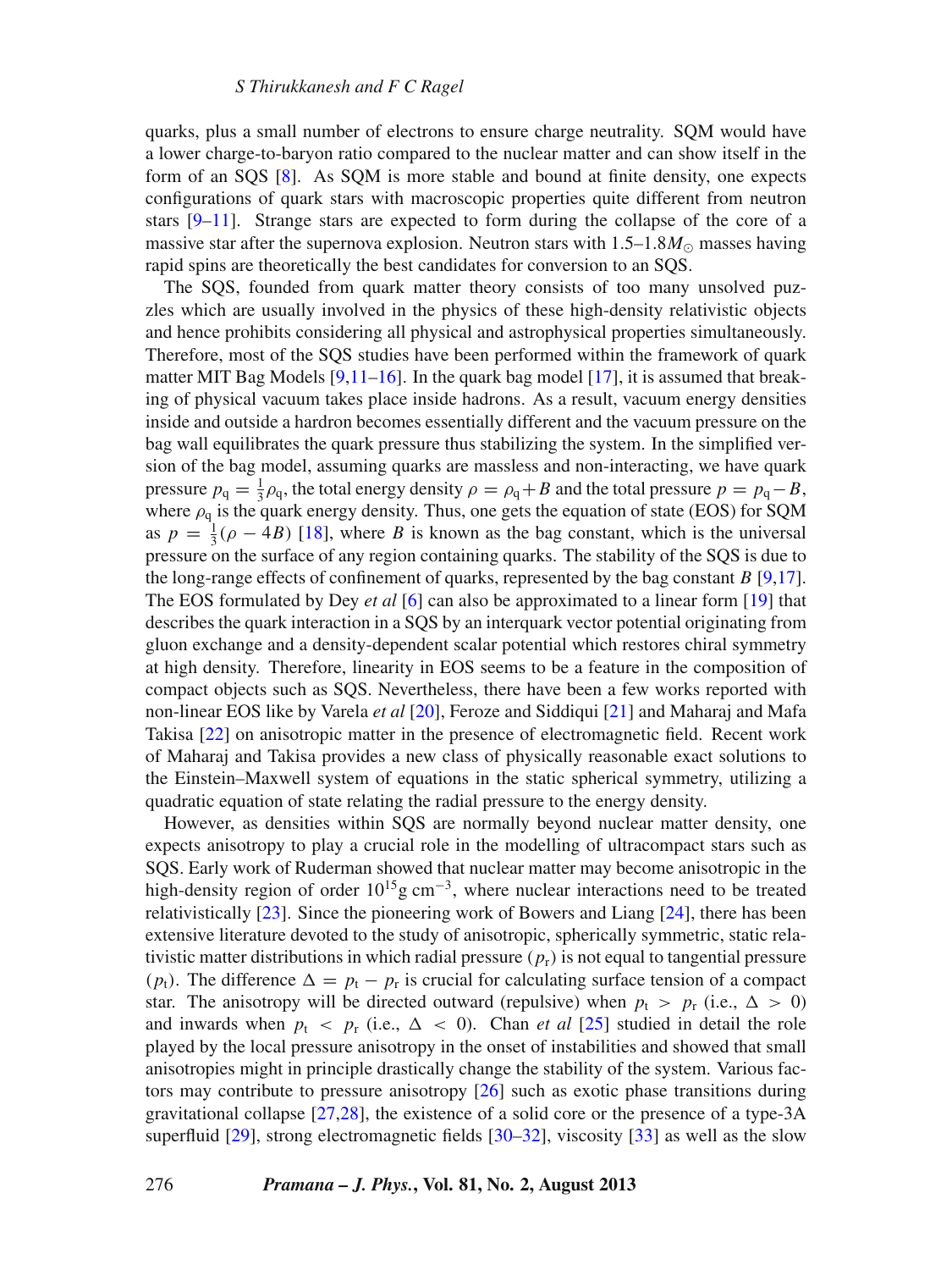rotation of a fluid [\[34](#page-11-23)]. Though we lack a complete understanding of the microscopic origin of the pressure anisotropy, the role of pressure anisotropy in modelling compact stars is a field of active research. There have been different solutions of Einstein's field equations for anisotropic fluid distribution with spherical geometry [\[35](#page-11-24)[–43\]](#page-11-25), in particular, results on modelling for anisotropic SQM [\[37](#page-11-26)[–39](#page-11-27)[,42](#page-11-28)[,43](#page-11-25)] with a barotropic EOS. However, relatively few interior solutions have been reported in the literature that satisfy all the physical requirements of a realistic star.

We have however done a study on an anisotropic compact static sphere with polytropic EOS [\[42\]](#page-11-28) for a particular choice of gravitational potential. In this work we have treated the anisotropic compact spherical matter with a linear EOS by considering a generalized form of the gravitational potential chosen in  $[42]$  $[42]$ . In order to compare with the results in [\[42\]](#page-11-28), a particular example with the same potential has been chosen in [§4.](#page-5-0) A particular distinction in the linear EOS of SQM is the non-zero surface density where the binding effect is represented by the bag constant, whereas with polytropic EOS in the model studies [\[42](#page-11-28)] the surface becomes indistinguishable with vanishingly small density. In fact, a quark star can be bound not only by gravity but also by additional strong interaction due to strong confinement between quarks. The quark phase inside the core is best described by linear bag model whereas a polytropic EOS may represent a hybrid star which have cores composed of unconfined quarks [\[44](#page-11-29)[,45\]](#page-11-30) that describe normal phase (composed of normal baryons) and mixed phase (composed of denser baryon matter).

Our objective in this paper is to generate a new class of models for anisotropic SQM with linear EOS using a systematic way that satisfies the physical criteria [\[46\]](#page-11-31): regularity of the gravitational potentials at the origin, positive definiteness of the energy density and the radial pressure at the origin, vanishing of the radial pressure at some finite radius, monotonic decrease of the energy density and the radial pressure with increasing radius and the speed of the sound is less than the speed of the light. In addition, the generated interior metric matches smoothly with the Schwarzschild exterior metric at the boundary of stellar object. Therefore, the generated models are expected to give a satisfactory description of realistic astrophysical compact objects like SQS.

#### **2. The field equations**

The gravitational field should be static and spherically symmetric for describing the interior of a relativistic dense star. Consequently, we can find coordinates  $(x^a) = (t, r, \theta, \phi)$ such that the line element is of the form

<span id="page-2-0"></span>
$$
ds^{2} = -e^{2\nu(r)}dt^{2} + e^{2\lambda(r)}dr^{2} + r^{2}(d\theta^{2} + \sin^{2}\theta \, d\phi^{2}).
$$
\n(1)

We assume the energy–momentum tensor for an anisotropic imperfect fluid sphere to be of the form

<span id="page-2-1"></span>
$$
T_{ij} = \text{diag}(-\rho, p_{\text{r}}, p_{\text{t}}, p_{\text{t}}). \tag{2}
$$

*Pramana – J. Phys.***, Vol. 81, No. 2, August 2013** 277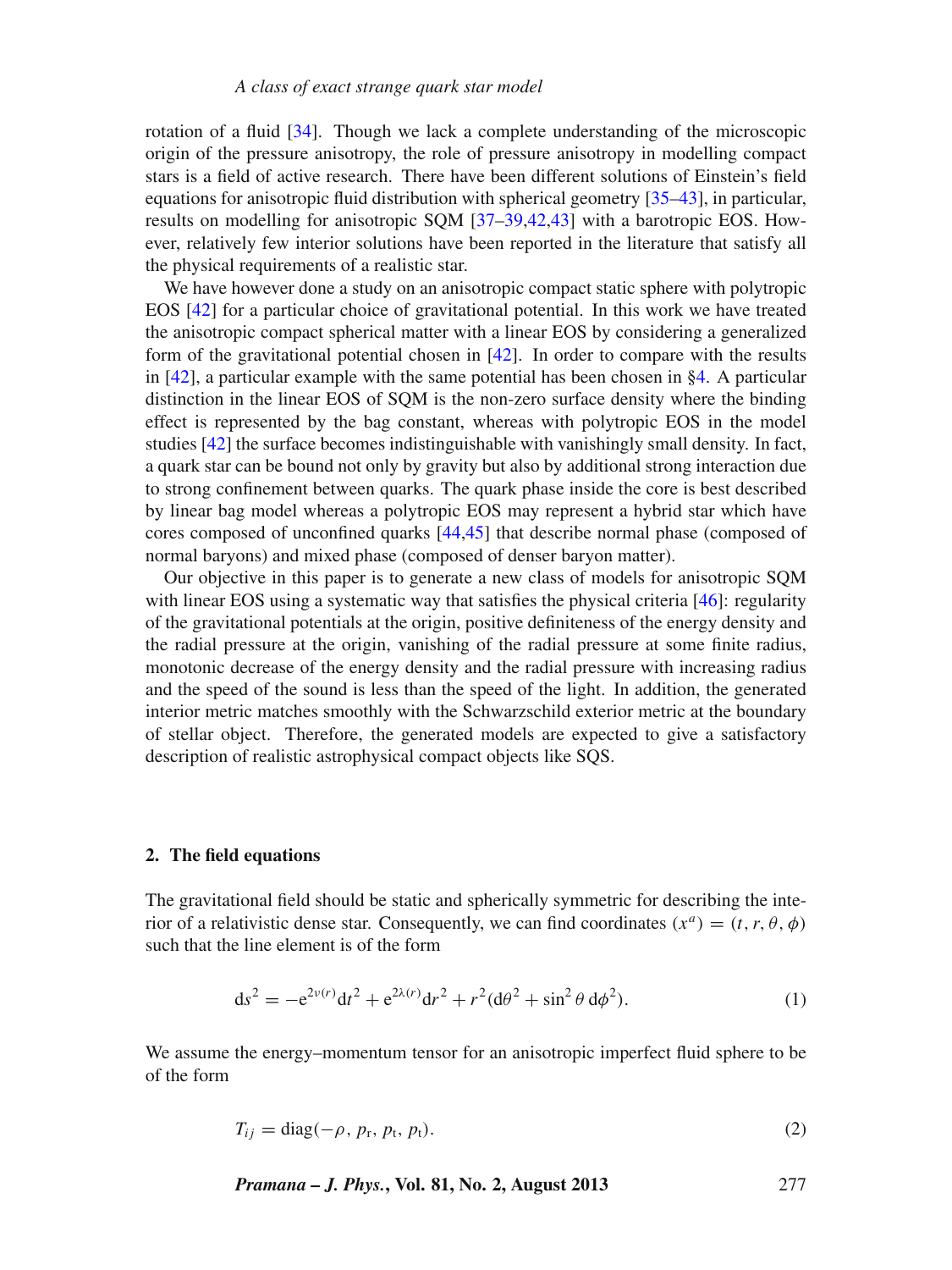# *S Thirukkanesh and F C Ragel*

The energy density  $\rho$ , the radial pressure  $p_r$  and the tangential pressure  $p_t$  are measured relative to the comoving fluid velocity  $u^i = e^{-v} \delta_0^i$ . For the line element [\(1\)](#page-2-0) and matter distribution [\(2\)](#page-2-1) the Einstein's field equations can be expressed as

<span id="page-3-0"></span>
$$
\rho = \frac{1}{r^2} [r(1 - e^{-2\lambda})]', \tag{3}
$$

$$
p_{\rm r} = -\frac{1}{r^2} (1 - e^{-2\lambda}) + \frac{2\nu'}{r} e^{-2\lambda},\tag{4}
$$

$$
p_{\rm t} = e^{-2\lambda} \left( \nu'' + \nu'^2 + \frac{\nu'}{r} - \nu'\lambda' - \frac{\lambda'}{r} \right),\tag{5}
$$

where primes denote differentiation with respect to  $r$ . In the field equations [\(3\)](#page-3-0)–[\(5\)](#page-3-0), we are using units where the coupling constant  $(8\pi G/c^4) = 1$  and the speed of light  $c = 1$ . This system of equations determines the behaviour of the gravitational field for an anisotropic imperfect fluid sphere.

The mass contained within a radius *r* of the sphere is defined as

<span id="page-3-1"></span>
$$
m(r) = \frac{1}{2} \int_0^r \omega^2 \rho(\omega) d\omega.
$$
 (6)

With the use of the transformation

<span id="page-3-2"></span>
$$
x = Cr^2
$$
,  $Z(x) = e^{-2\lambda(r)}$  and  $A^2y^2(x) = e^{2\nu(r)}$ , (7)

where *A* and *C* are arbitrary constants and we introduce the linear EOS for SQM as motivated in the introduction:

$$
p_{\rm r} = \alpha \rho - \beta,\tag{8}
$$

where  $\alpha$  and  $\beta$  are constants; the systems [\(3\)](#page-3-0)–[\(5\)](#page-3-0) have the simple form

<span id="page-3-3"></span>
$$
\frac{\rho}{C} = \frac{1 - Z}{x} - 2\dot{Z},\tag{9}
$$

$$
p_{\rm r} = \alpha \rho - \beta, \tag{10}
$$

$$
p_t = p_r + \Delta,\tag{11}
$$

$$
\frac{\Delta}{C} = 4xZ\frac{\ddot{y}}{y} + \dot{Z}\left(1 + 2x\frac{\dot{y}}{y}\right) + \frac{1 - Z}{x},\tag{12}
$$

<span id="page-3-4"></span>
$$
\frac{\dot{y}}{y} = (1+\alpha)\frac{(1-Z)}{4xZ} - \frac{\alpha}{2}\frac{\dot{Z}}{Z} - \frac{\beta}{4CZ},\tag{13}
$$

where the quantity  $\Delta = p_t - p_r$  is the measure of anisotropy in this model and dots denote the differentiation with respect to the variable  $x$ . The mass function  $(6)$  becomes

$$
m(x) = \frac{1}{4C^{3/2}} \int_0^x \sqrt{w} \rho(w) \, dw,
$$
\n(14)

in terms of the new variables in [\(7\)](#page-3-2).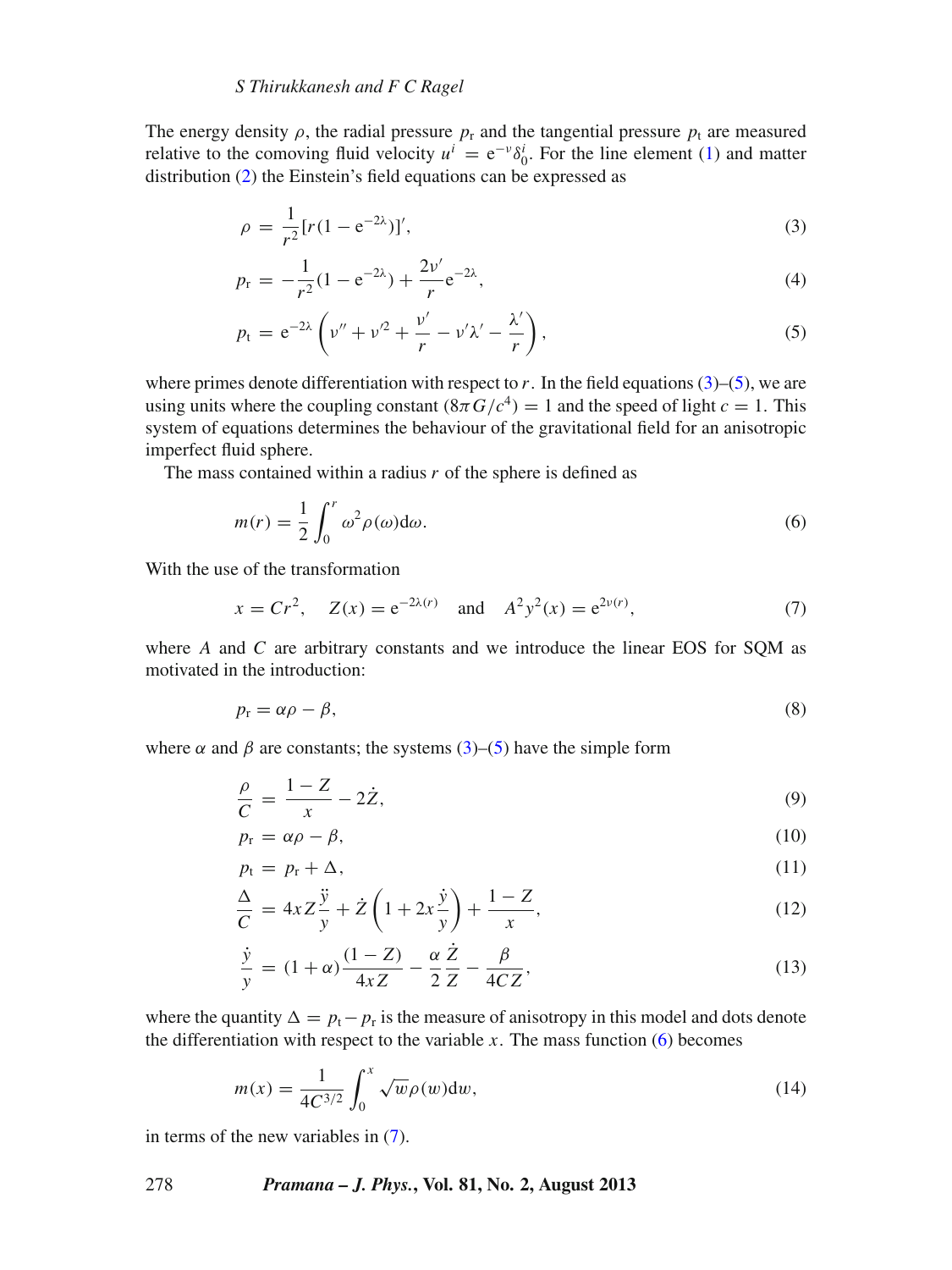#### **3. Generating exact solutions**

To solve the systems  $(9)$ – $(13)$ , we use a similar approach that we used in [\[42\]](#page-11-28). However, in this treatment we have chosen a form for the gravitational potential *Z* as

<span id="page-4-0"></span>
$$
Z = (1 - ax)^n,\tag{15}
$$

where  $a$  is a real constant and  $n$  is any natural number, which generalizes our previous choice in [\[42](#page-11-28)]. It is noted that the case  $n = 2$  has been studied previously [42[,47\]](#page-11-32), and shown to be physically reasonable with polytropic EOS [\[42](#page-11-28)]. On substituting [\(15\)](#page-4-0) in [\(13\)](#page-3-3) we obtain

<span id="page-4-1"></span>
$$
\frac{\dot{y}}{y} = \frac{(1+\alpha)}{4x(1-ax)^n} - \frac{(1+\alpha)}{4x} + \frac{\alpha}{2} \frac{an}{(1-ax)} - \frac{\beta}{4C(1-ax)^n}
$$
(16)

which is a linear equation in the gravitational potential *y*. Note that the integration of [\(16\)](#page-4-1) depends on the expansion of the first term of the right-hand side. Using the knowledge of partial fraction we can establish a general expansion for this term as

<span id="page-4-2"></span>
$$
\frac{1}{x(1-ax)^n} = \frac{1}{x} + \sum_{i=1}^n \frac{a}{(1-ax)^i}.
$$
 (17)

It is possible to establish that the result  $(17)$  holds for all positive integers using the principle of mathematical induction. With the help of  $(17)$ , eq.  $(16)$  can be written as

<span id="page-4-3"></span>
$$
\frac{\dot{y}}{y} = \frac{(1+\alpha)}{4} \frac{a}{(1-ax)} + \frac{(1+\alpha)}{4} \sum_{i=2}^{n} \frac{a}{(1-ax)^{i}} + \frac{\alpha}{2} \frac{an}{(1-ax)}
$$
\n
$$
-\frac{\beta}{4C(1-ax)^{n}}.
$$
\n(18)

For the integration of  $(18)$  we consider the following two cases.

#### 3.1 *The case n* = 1

In this case  $(18)$  becomes

<span id="page-4-4"></span>
$$
\frac{\dot{y}}{y} = \frac{[(1+3\alpha)aC - \beta]}{4aC} \frac{a}{(1-ax)}.
$$
\n(19)

On integrating [\(19\)](#page-4-4) we get

$$
y = D(1 - ax)^{-[(1+3\alpha)aC - \beta]/4aC},
$$
\n(20)

where  $D$  is the constant of integration. In this case the energy density becomes constant and is useful to study a compact anisotropic sphere with negligible energy density varia-tion along the radius r. It can be shown [\[39\]](#page-11-27) that for suitable values of the parameters  $\alpha$ and  $\beta$ , the measure of anisotropy  $\Delta$  vanishes and hence the corresponding line element reduces to the familiar isotropic de Sitter metric and Einstein metric.

*Pramana – J. Phys.***, Vol. 81, No. 2, August 2013** 279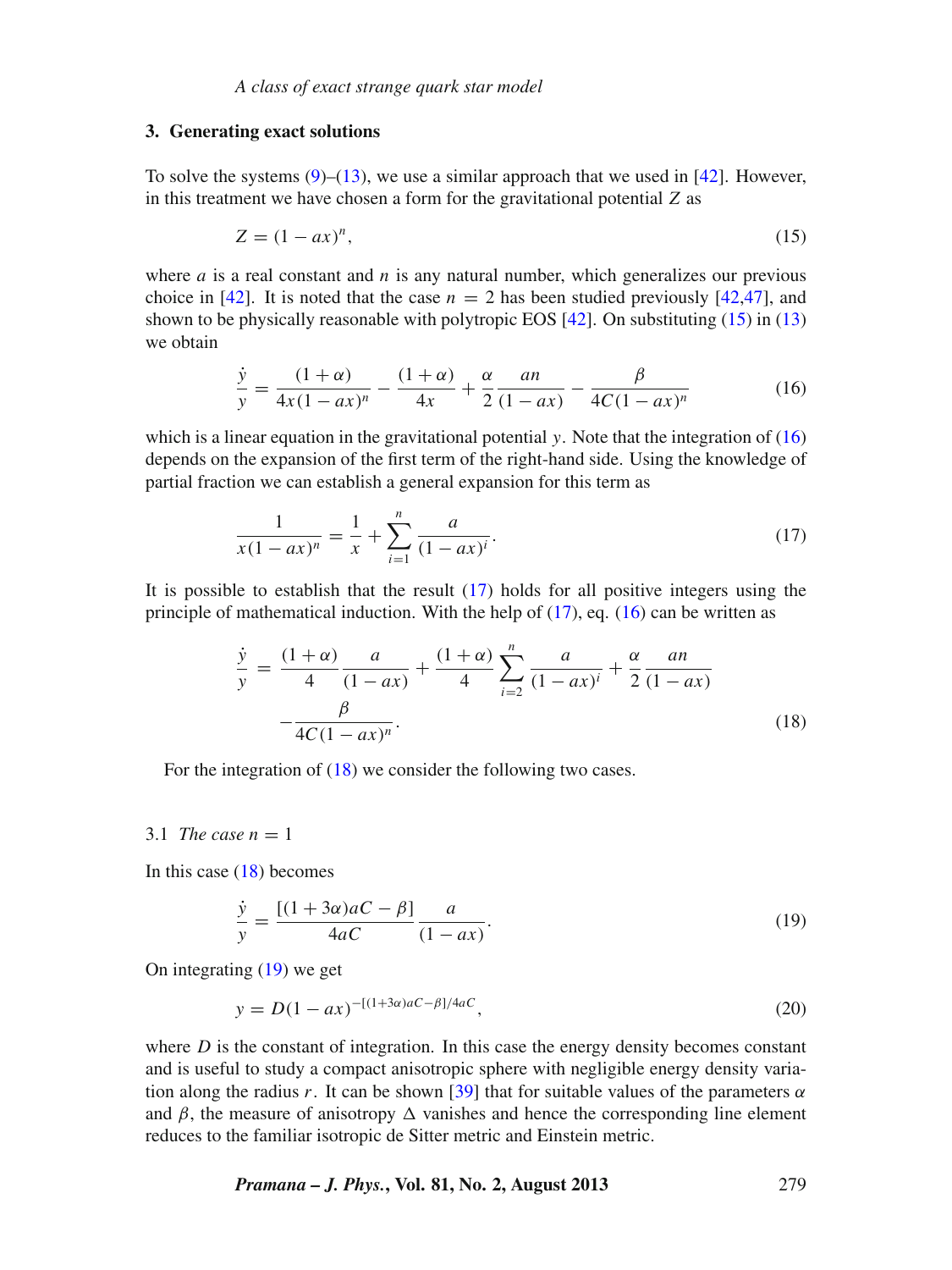# 3.2 *The case*  $n > 1$

In this case, integrating  $(18)$  we get

<span id="page-5-1"></span>
$$
y = d(1 - ax)^{-[1 + (2n+1)\alpha]/4}
$$
  
 
$$
\times \exp\left[\frac{1 + \alpha}{4} \sum_{i=2}^{n} \frac{1}{(i-1)(1 - ax)^{i-1}} - \frac{\beta}{4aC(n-1)(1 - ax)^{n-1}}\right],
$$
 (21)

where *d* is the constant of integration.

# <span id="page-5-0"></span>**4. Example**

In this section we discuss a particular choice  $n = 2$  in detail and show that it is physically viable to model an anisotropic dense star in the context of general relativity theory. This choice enables us to compare the model with polytropic EOS  $[42]$  $[42]$ . For  $n = 2$ , eq. [\(21\)](#page-5-1) becomes

$$
y = d(1 - ax)^{-(1+5\alpha)/4} \exp\left[\frac{aC(1+\alpha) - \beta}{4aC(1 - ax)}\right].
$$
 (22)

# <span id="page-5-4"></span>4.1 *Physical quantities*

For  $n = 2$  we can generate the physical quantities from systems  $(9)$ – $(13)$  as follows:

<span id="page-5-2"></span>
$$
e^{2\lambda} = \frac{1}{(1 - ax)^2},\tag{23}
$$

$$
e^{2\nu} = A^2 d^2 (1 - ax)^{-(1+5\alpha)/2} \exp\left[\frac{aC(1+\alpha) - \beta}{2aC(1 - ax)}\right],
$$
 (24)

$$
\rho = aC(6 - 5ax),\tag{25}
$$

$$
p_{\rm r} = \alpha \rho - \beta,\tag{26}
$$

$$
p_t = p_r + \Delta,\tag{27}
$$

<span id="page-5-3"></span>
$$
\Delta = \frac{x}{4C(1 - ax)^2} \left\{ a^2 C^2 \left[ 5a^2 x^2 (1 + \alpha (2 + 5\alpha)) - 4ax(4 + 3\alpha (3 + 5\alpha)) + 4(3 + \alpha (7 + 9\alpha)) \right] - 2aC\beta (4 + 6\alpha - ax(3 + 5\alpha)) + \beta^2 \right\}.
$$
\n(28)

The solutions  $(23)$ – $(28)$  is given in simple elementary function so that it is more convenient to study the physical behaviour of SQS.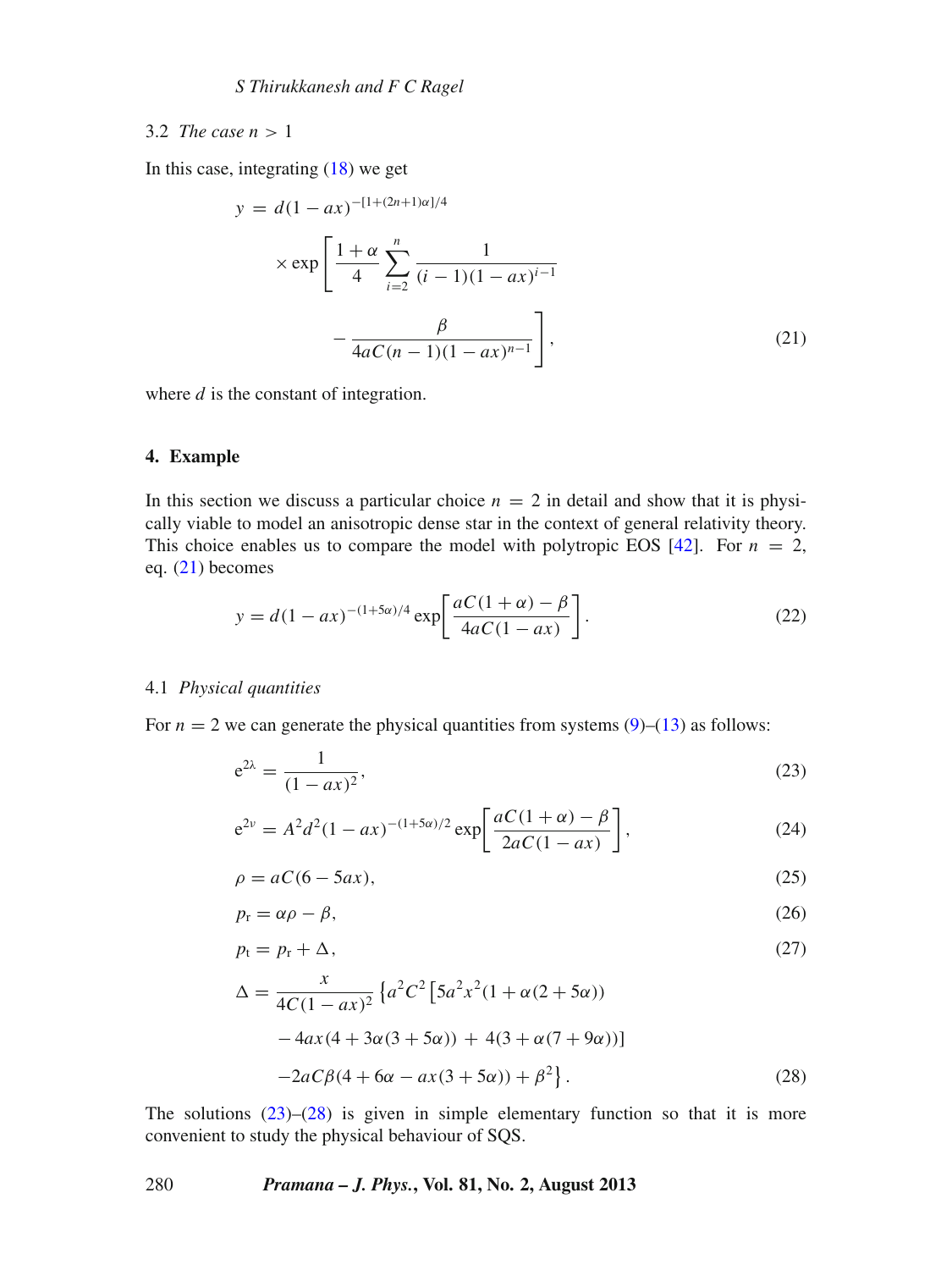The mass function [\(14\)](#page-3-4) takes the form

<span id="page-6-0"></span>
$$
m(x) = \frac{ax^{3/2}(2 - ax)}{2\sqrt{C}}.
$$
 (29)

#### 4.2 *Physical analysis*

In this section we briefly discuss the physical properties that have to be satisfied by the realistic star [\[46\]](#page-11-31) for the model generated in  $\S 4.1$ . The gravitational potentials are regular at the origin since  $e^{2\nu(0)} = A^2 d^2 \exp[(aC(1 + \alpha) - \beta)/2aC]$  and  $e^{2\lambda(0)} = 1$  are constants and also  $(e^{2\nu(r)})' = (e^{2\lambda(r)})' = 0$  at  $r = 0$ . Moreover, the energy density and radial pressure at the origin are positive for  $a > 0$  and  $\beta < 6\alpha aC$ . It is noted that the radial pressure vanishes at the finite boundary

$$
r = R = \frac{1}{aC} \sqrt{\frac{6\alpha aC - \beta}{5\alpha}}
$$

for the above parameter restrictions. Since  $d\rho/dr = -10a^2C^2r < 0$  and  $dp_r/dr =$  $-10\alpha a^2 C^2 r$  < 0 for all 0 < *r* < *R*, the energy density  $\rho$  and the radial pressure  $p_r$ decrease monotonically from the centre to the boundary of the star  $r = R$ . To maintain the casuality, the speed of sound is less than the speed of light throughout the interior of star, and we must choose  $\alpha$  such that  $0 < \alpha < 1$ .

We shall now demonstrate graphically that the matter variables are well behaved throughout the interior of the star. Figures  $1-4$  $1-4$  represent the energy density, the radial pressure, the tangential pressure and the measure of anisotropy, respectively. To plot the graphs we choose parameters  $a = 0.152$ ,  $\alpha = \frac{1}{3}$  and  $\beta = 0.149$  with stellar boundary set at  $r = 2$  $r = 2$ . From figures [1](#page-7-0) and 2 we see that both the energy density  $\rho$  and the radial pressure  $p_r$  are continuous throughout the interior and decreasing monotonically from the centre to the boundary, a feature characteristic to linear equation of state. The degree of anisotropy of the model is demonstrated in figures [2–](#page-7-1)[4.](#page-8-0) Figure [3](#page-8-1) illustrates that the tangential pressure  $p_t$  is continuous and well behaved in the interior region and show a complete contrast over its behaviour to that of the radial pressure. Although the radial and tangential pressures are equal at the centre  $(p_r(0) = p_t(0))$ , but in contrast to the monotonic decrease of  $p_r$ ,  $p_t$  increases up to a maximum of about 1.7 $p_t(0)$  at around  $r = 1.65$  and then shows a rapid decrease and vanishes at the stellar boundary of the star for our choice of parameter values. The measure of anisotropy  $\Delta = (p_t - p_r)$  for the model is illustrated in figure [4](#page-8-0) and is maximum at about  $r = 1.7$  of the radial distance from the stellar boundary and vanishes at the centre and boundary. Although  $p_r$  and  $p_t$ vanish at the surface of the star in this model, a non-vanishing surface tangential pressure is also acceptable from a physical point of view [\[48](#page-11-33)]. As seen in figure [4,](#page-8-0) the measure of anisotropy remains finite and continuous in the interior and shows a similar profile to the relativistic dense stars modelled for quark matter with linear equation of state by Sharma and Maharaj [\[38](#page-11-34)] and Mak and Harko [\[43\]](#page-11-25). In fact, Mak and Harko [\[43\]](#page-11-25) show that the anisotropic pressure distribution leads to an increase in the maximum radius and mass of the quark star, which in the particular model is shown to be around three solar masses.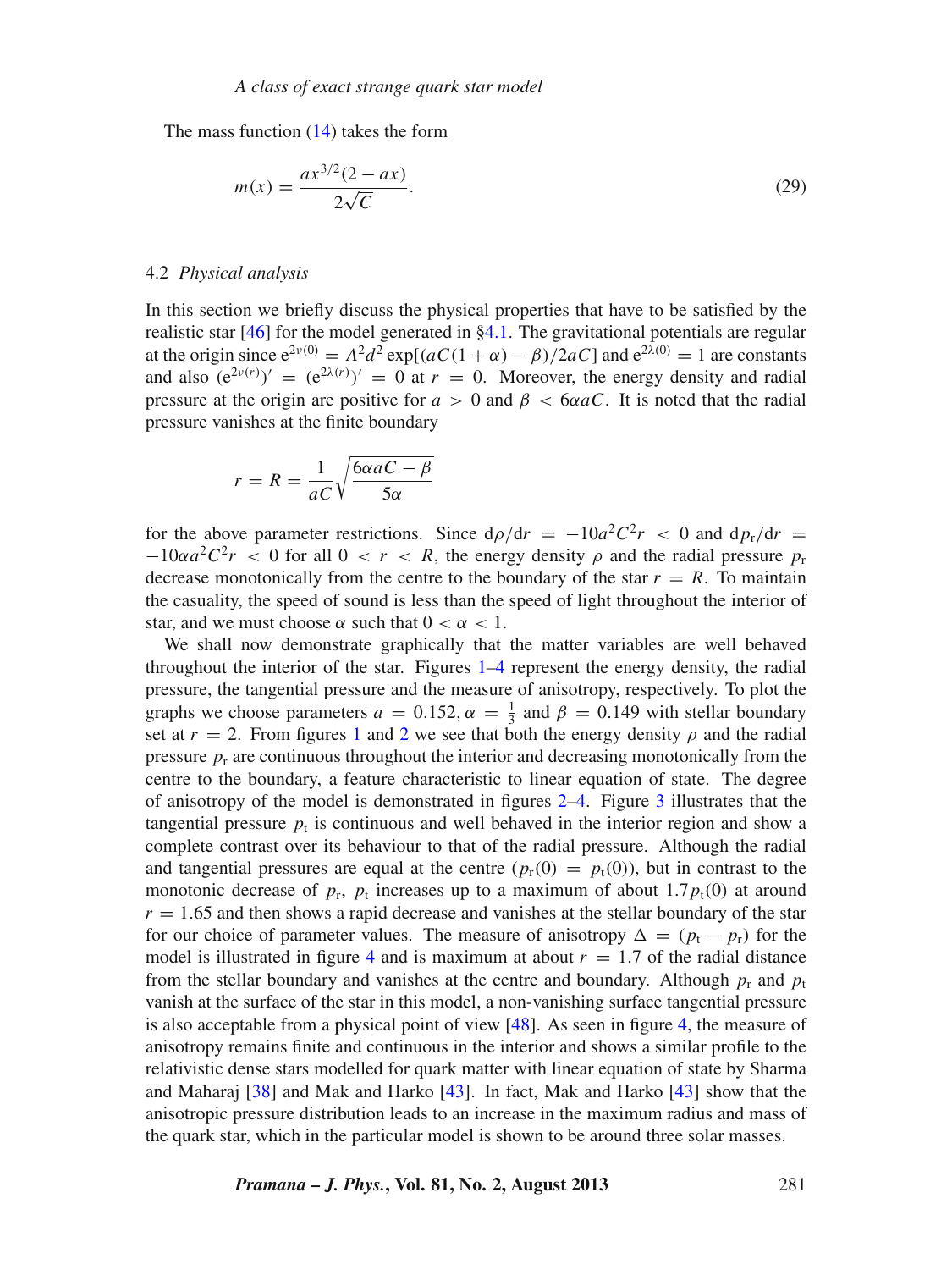<span id="page-7-0"></span>

**Figure 1.** Energy density.

<span id="page-7-1"></span>

# 4.3 *Junction condition*

Interior metric matches smoothly with the Schwarzschild exterior metric:

$$
ds^{2} = -\left(1 - \frac{2M}{r}\right)dt^{2} + \left(1 - \frac{2M}{r}\right)^{-1}dr^{2} + r^{2}(d\theta^{2} + \sin^{2}\theta d\phi^{2})
$$

across the boundary  $r = R$ , where *M* is the total mass of the sphere.

From eq. [\(29\)](#page-6-0), the total mass of the star (*M*) becomes

$$
M = m(R) = \frac{(4\alpha aC + \beta)(6\alpha aC - \beta)^{3/2}}{50\sqrt{5}\alpha^{5/2}a^3C^3}.
$$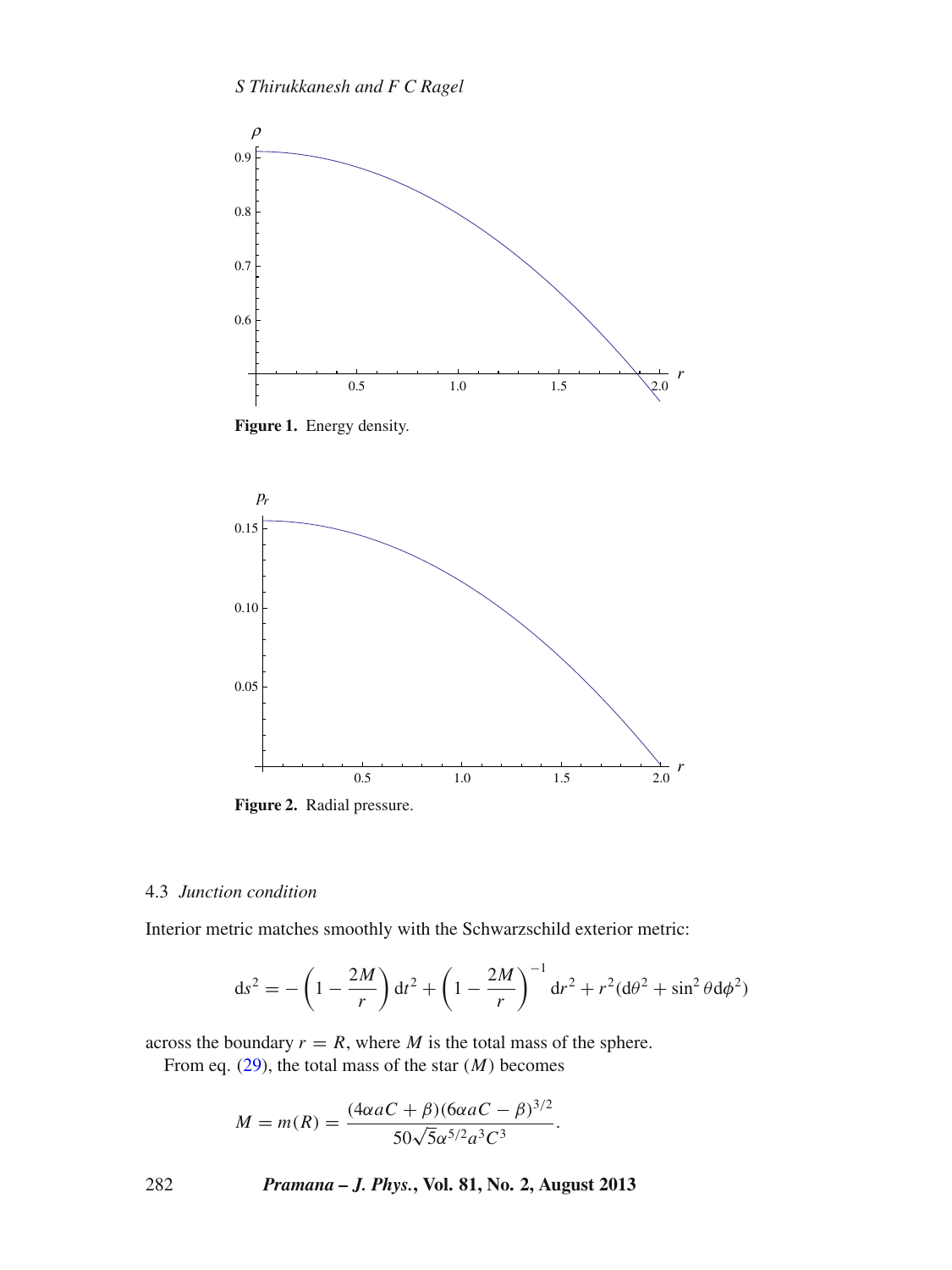<span id="page-8-1"></span>

**Figure 3.** Tangential pressure.

 $\beta = \alpha a C$ .

The junction (matching) condition for the model generated in [§4.1](#page-5-4) becomes

<span id="page-8-2"></span>
$$
\left(1 - \frac{2M}{R}\right) = (1 - aCR^2)^2,\tag{30}
$$

$$
\left(1 - \frac{2M}{R}\right) = A^2 y^2 (CR^2). \tag{31}
$$

The condition [\(30\)](#page-8-2) does not impose any restrictions on the parameters. However, the condition [\(31\)](#page-8-2) imposes the restriction on the parameters  $\beta$ :

<span id="page-8-0"></span>

**Figure 4.** Measure of anisotropy.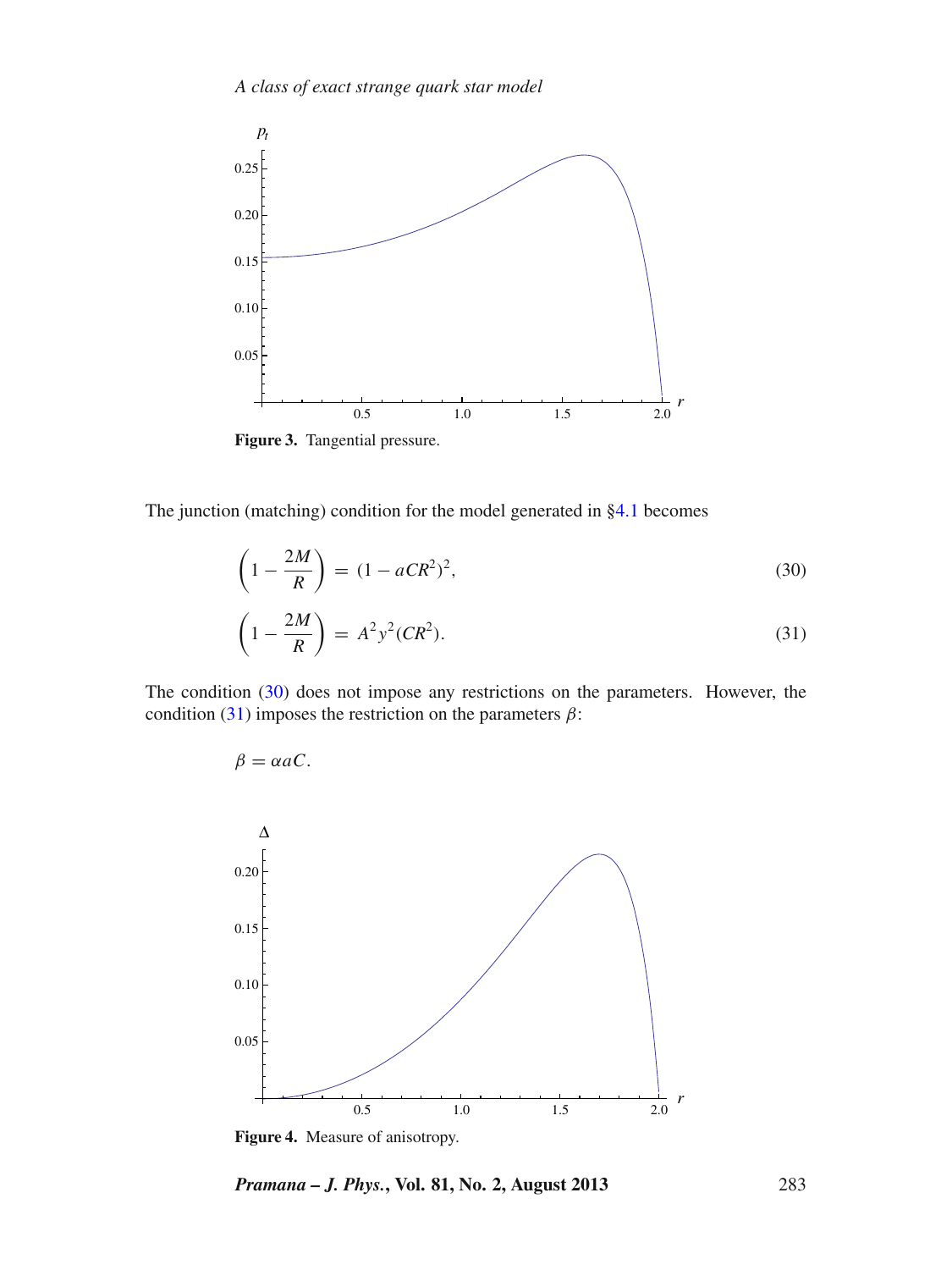#### 4.4 *Stellar structure*

Now we shall show that the solution obtained in [§4.1](#page-5-4) can be used to describe realistic compact objects. In this model, the parameter *a* has the dimension of length<sup>-2</sup>. For simplicity, we introduce the transformation

$$
\tilde{a}=aS^2,
$$

where  $S$  is a parameter which has the dimension of length. Under this transformation the energy density becomes

<span id="page-9-0"></span>
$$
\rho = \frac{\tilde{a}}{S^2} (6 - 5\tilde{a}\tilde{x}),\tag{32}
$$

where we have set  $C = 1$  and  $\tilde{x} = r^2/S^2$ . When  $\beta = \alpha aC$  the mass contained within a radius *R* has the form

<span id="page-9-1"></span>
$$
M = \frac{1}{2} \frac{S}{\sqrt{\tilde{a}}}.
$$
\n(33)

It is now possible to calculate the central density and mass for particular parameter values from [\(32\)](#page-9-0) and [\(33\)](#page-9-1). For example, if we set  $\tilde{a} = 0.02$ ,  $S = 1$  km, for  $R = 7.07$  km, we obtain the central density  $\rho_0 = 6.43497 \times 10^{15}$  g cm<sup>-3</sup> and the mass  $M = 2.39245 M_{\odot}$ . If we set  $\tilde{a} = 0.00592$ ,  $S = 1$  km, as another example, we obtain the central density  $\rho_0 = 1.903 \times 10^{15}$  g cm<sup>-3</sup> and the mass  $M = 4.3991 M_{\odot}$  for  $R = 13$  km.

#### **5. Discussion**

We have generated solutions for anisotropic SQM with the linear EOS in spherically symmetric static space-time. We have expressed the system of Einstein's field equations as a new system of differential equations using transformations and solved the system for gravitational potential of the form  $Z = (1 - ax)^n$ . The solution is possible by expanding the general term involved in the integration of eq.  $(16)$  that can be proven by mathematical induction. As an example, for a particular parameter  $n = 2$ , we show that the generated anisotropic model satisfies all the physical features of a realistic star: regularity at the origin of gravitational potential, positive definiteness of energy density and the radial pressure at the origin, vanishing of radial pressure at some finite radius and monotonic decrease of the energy density and the radial pressure with increasing radius. Considering a linear equation of state for radial pressure inside the star, the tangential pressure of the model for particular parameter values is shown to increase up to a maximum and then decrease rapidly and vanish at the surface, thus illustrating a significant pressure anisotropy that is quite similar to some reported pressure anisotropy of dense quark star models with linear equation of state [\[38](#page-11-34)[,43](#page-11-25)]. We have also shown that the models match smoothly with the Schwarzschild exterior line element at the boundary which restricts the bag constant in the model.

The values for mass and central densities for  $n = 2$  were generated in previous section for compact spheres of 7.07 km and 13.0 km radii in order to compare with some experimental observations and theoretical studies. The estimated mass-to-radius ratio for both of these radii are greater than 0.3 suggesting that the model is best to describe a SQS [\[49](#page-11-35)].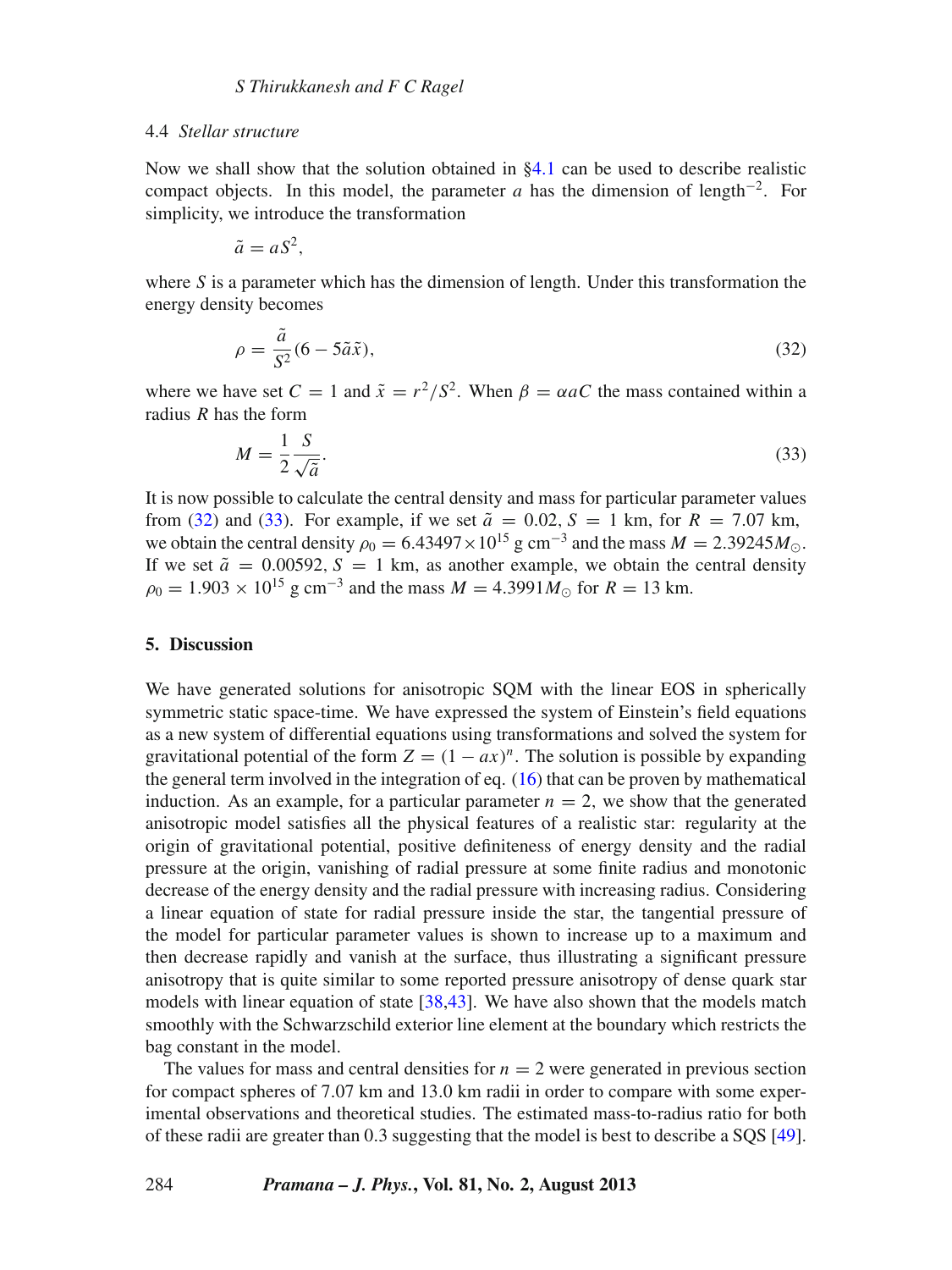<span id="page-10-2"></span>

**Figure 5.** Comparison of energy density.

A comparative study of the mass–radius relationship of the compact star SAX J1808.4- 3658 with theoretical EOS models of both neutron and strange stars gives mass-to-radius ratio 0.3 and radii 7.07 and 6.53 km respectively [\[4](#page-11-36)]. Our model with  $n = 2$  for 7.07 km radius gives a mass about 1.7 times that of SAX J1808.4-3658 and an average density  $12\rho_{\text{nu}}$  which monotonically decreases from the highest value of  $24\rho_{\text{nu}}$  at the centre to  $4\rho_{\text{nu}}$ at the surface, where  $\rho_{\rm nu} = 2.7 \times 10^{14}$  g cm<sup>-3</sup> is the nuclear saturation density.

Now we shall compare the density profile of this model with that of the reported poly-tropic model [\[42](#page-11-28)] for the gravitational potential  $Z = (1 - ax)^2$ . At the centre in both models, the density  $\rho_0 = 6(\tilde{a}/S^2)$ . However, the numerical values for the two models vary because the parameter  $\tilde{a}$  would be different when we impose the junction condition and the condition for vanishing radial pressure at the boundary of the star. In polytropic case the surface density vanishes but non-zero ( $\rho_s = \beta/\alpha$ ) with linear EOS. To illustrate this feature geometrically, we plot the behaviour of density profiles in figure [5](#page-10-2) for 7.07 km radius.

Therefore, solutions generated in this linear model satisfy all major properties of a realistic star and gives mass and densities that are physically reasonable compared to experimental observations and be useful to model realistic SQS that are about an order of magnitude denser than nuclear matter. Moreover, the model generated in this paper with linear EOS that describes a quark phase gives a good comparison with the model having the same gravitational potential but with polytropic EOS that might represent a hybrid star which have cores composed of unconfined quarks [\[44](#page-11-29)[,45](#page-11-30)].

## **References**

- <span id="page-10-0"></span>[1] P B Demorest, T Pennucci, S M Ransom, M S E Roberts and J W T Hessels, *Nature* **467**, 1081 (2011)
- <span id="page-10-1"></span>[2] P C C Freire, C G Bassa, N Wex, I H Stairs, D J Champion, S M Ransom, P Lazarus, V M Kaspi, J W T Hessels, M Kramer, J M Cordes, J P W Verbiest, P Podsiadlowski, D J Nice, J S Deneva, D R Lorimer, B W Stappers, M A McLaughlin and F Camilo, *Mon. Not. R. Astron. Soc.* **412**, 2763 (2011)